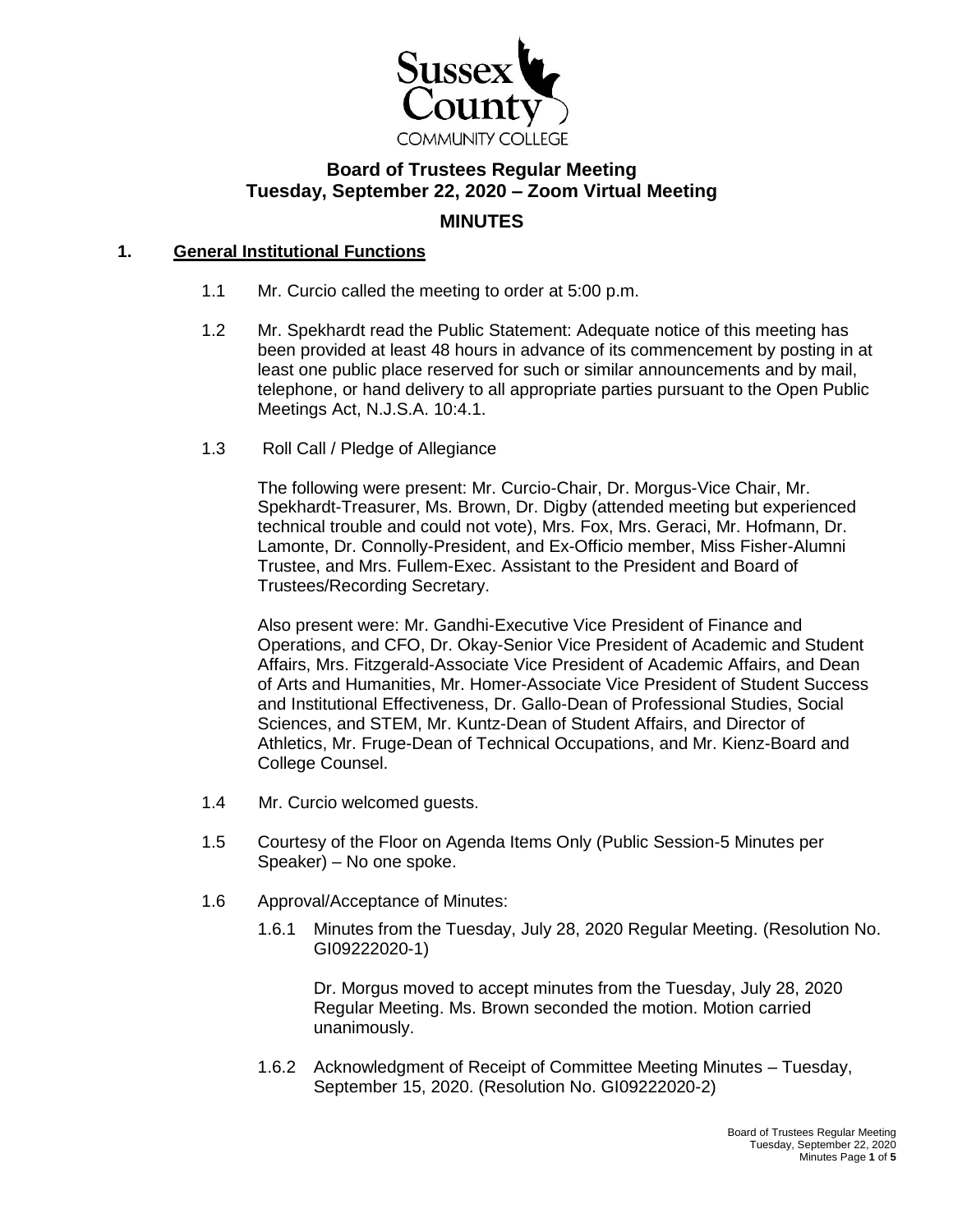- Personnel and Curriculum Committee
- Audit and Policy Committee
- Finance and Facilities Committee

Mrs. Fox moved to acknowledge receipt of committee minutes as noted above. Dr. Morgus seconded the motion. Motion carried unanimously.

#### **2. Consent Agenda – ACTION/RC**

The President recommends items 2.1 - 2.5 for Board approval, as brought forth after discussion and review by Board Committees:

Ms. Brown moved to approve the Consent Agenda as presented. Dr. Morgus seconded the motion.

Roll call vote: Ms. Brown, Mrs. Fox, Mrs. Geraci, Mr. Hofmann, Dr. Lamonte, Dr. Morgus, Mr. Spekhardt, and Mr. Curcio voted yes. Motion carried unanimously.

- 2.1 Approval of Personnel Items
	- 2.1.1 Monthly Personnel Actions (Resolution No. P09222020-1)
- 2.2 Approval of Curriculum Items None this month.
- 2.3 Approval of Policy Items The following policies are being presented for 3-year review. (Resolution No. AP09222020-1)
	- 2.3.1 Policy No. 200.18 Employee Classifications Policy.
	- 2.3.2 Policy No. 200.19 Employee Information Policy.
	- 2.3.3 Policy No. 200.20 Alcohol and Drug Free Workplace Policy
- 2.4 Approval of Finance Items
	- 2.4.1 Purchases Over \$10k Report. (Resolution No. BFF09222020-1)
	- 2.4.2 Contract for Sign Language Resources, Inc.– Newburgh, NY, in the Amount of \$80/hr year 1, \$85/hr year 2 – Base Price, with Additional Fees as per Attachment – Opex Funded. (Resolution No. BFF09222020-2)
	- 2.4.3 CashNet, dba Higher One, dba Transact Annual Subscription in the Amount of \$71,086, for Bursar's Office – Opex Funded. (Resolution No. BFF09222020-3)
	- 2.4.4 (Ratify) Purchase of 25 Dell Latitude 3410 in the Amount of \$19,192.25 @ \$767.69 Each for EOF Program – EOF Grant Funded. (Resolution No. BFF09222020-4)
	- 2.4.5 Approval to Ask BOSE for County Bond in lieu of Chapter 12 Funds in the Amount of \$200,000, for the PSTA HVAC. (Resolution No. BFF09222020-5)
- 2.5 Approval of Facility Items
	- 2.5.1 McGuire Building B HQW Arch/Engineering Quote for Building Trades Program for \$18,800. Chapter 12 Funded. (Resolution No. BFF09222020-6)
		- Phase 1: \$13,600 Construction Documents \$ 5,200 Bidding and Award/Construction Administration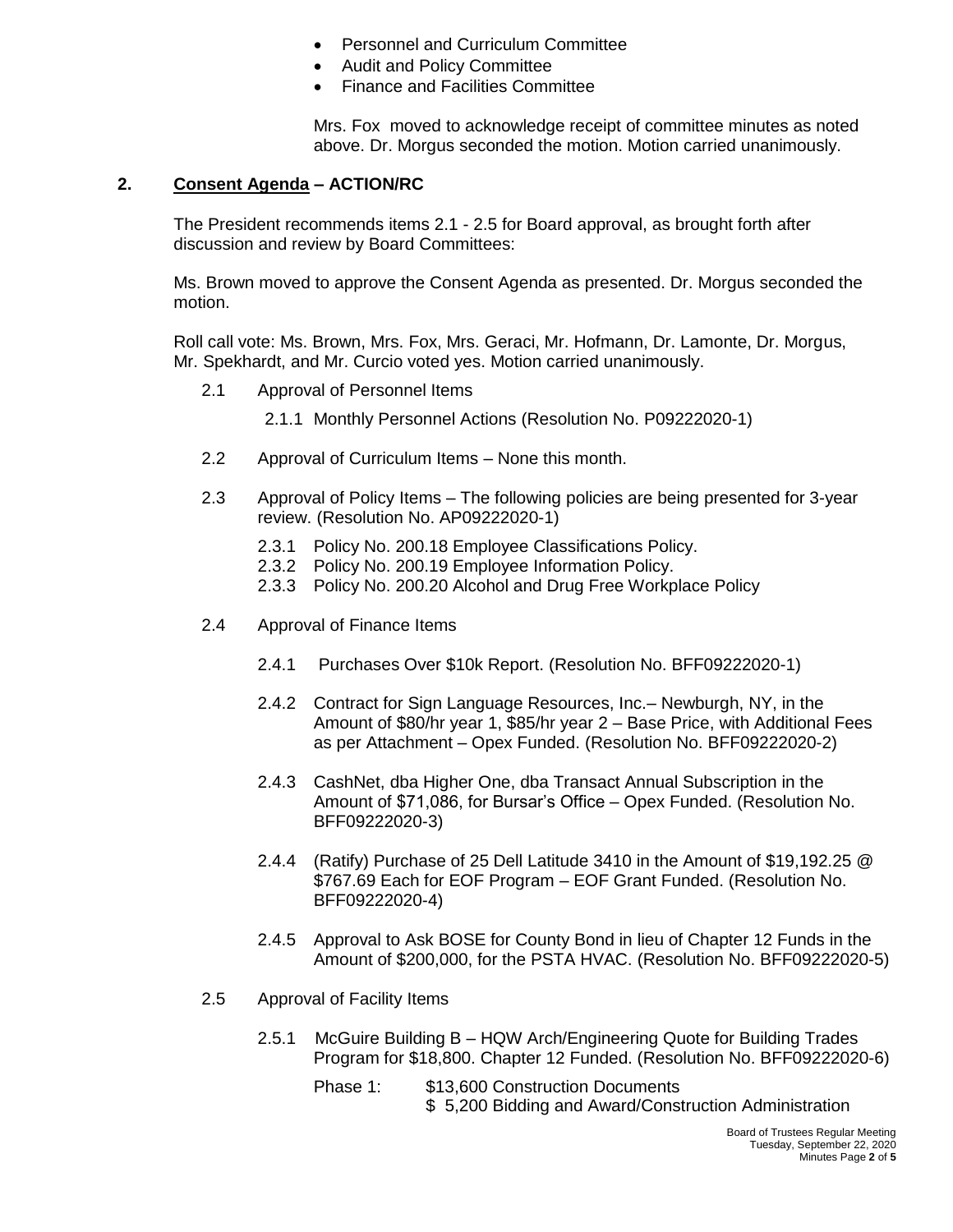- 2.5.2 McGuire Center Renovations for Culinary Program—Reject Bids and Rebid The project with Revised Scope. (Resolution No. BFF09222020-7)
- 2.5.3 Indoor WiFi Upgrades in the Amount of \$55,774 Opex Funded (CARES Act). (Resolution No. BFF09222020-8)

\$17,850 Parts and Installation Install (Distinctive Voice and Data) \$37,924 Hardware (CDW)

- 2.5.4 KFT Fire Trainer Maintenance Contract in the Amount of \$22,758.00 for Annual Renewal 7/1/2020-6/30/2021 – PSTA Operating Expense. (Resolution No. BFF09222020-9)
- 2.5.5 (Ratify) Purchase of Outdoor Wireless System (Wifi), Due to COVID, in the Amount of \$23,280.60, PO 103678. Opex Funded (CARES Act). (Resolution No. BFF09222020-10)
- 2.5.6 Retrofit of Building R in the Amount of \$284,797.95, for moving the Optics Program from Thorlabs. Board Designated Funds (Resolution No. BFF09222020-11)
- 2.5.7 On-Call HVAC Services Echelon Services 50% Mark-up over prevailing wage rates, 20% mark-up over material cost FY21 blanket purchase order up to \$60,000. Opex Funded. (Resolution No. BFF09222020-12)

### **2 Finance**

3.1 Recommendation: Acknowledgment of Receipt and Review of Financial Statements – August 31, 2020 Two Months YTD FYE June 30, 2021. (Resolution No. GI09222020-3)

Mr. Gandhi presented the financial statements, including: Credit hours, Income Statement, Balance Sheet, Head County, and CAPEX projects.

Ms. Brown moved to acknowledge receipt and review of financial statements, as noted above. Mrs. Fox seconded the motion.

Roll call vote: Ms. Brown, Mrs. Fox, Mrs. Geraci, Mr. Hofmann, Dr. Lamonte, Dr. Morgus, Mr. Spekhardt, and Mr. Curcio voted yes. Motion carried unanimously.

### **4. Reports**

- 4.1 Correspondence File None this month.
- **5. Presentations** None this month.

### **6. Courtesy of the Floor on General Matters** (Public Session-5 Minutes per Speaker)

Adjunct Professor Anita Collins addressed the Board of Trustees. She shared information about entrepreneur students who made masks for employees. She noted that they designed, chose fabrics, cut and sewed the masks, and some even used their skills to make and sell additional masks. She thanked the college employees and Executive Team for showing how everyone works together as a family and how much everyone truly cares.